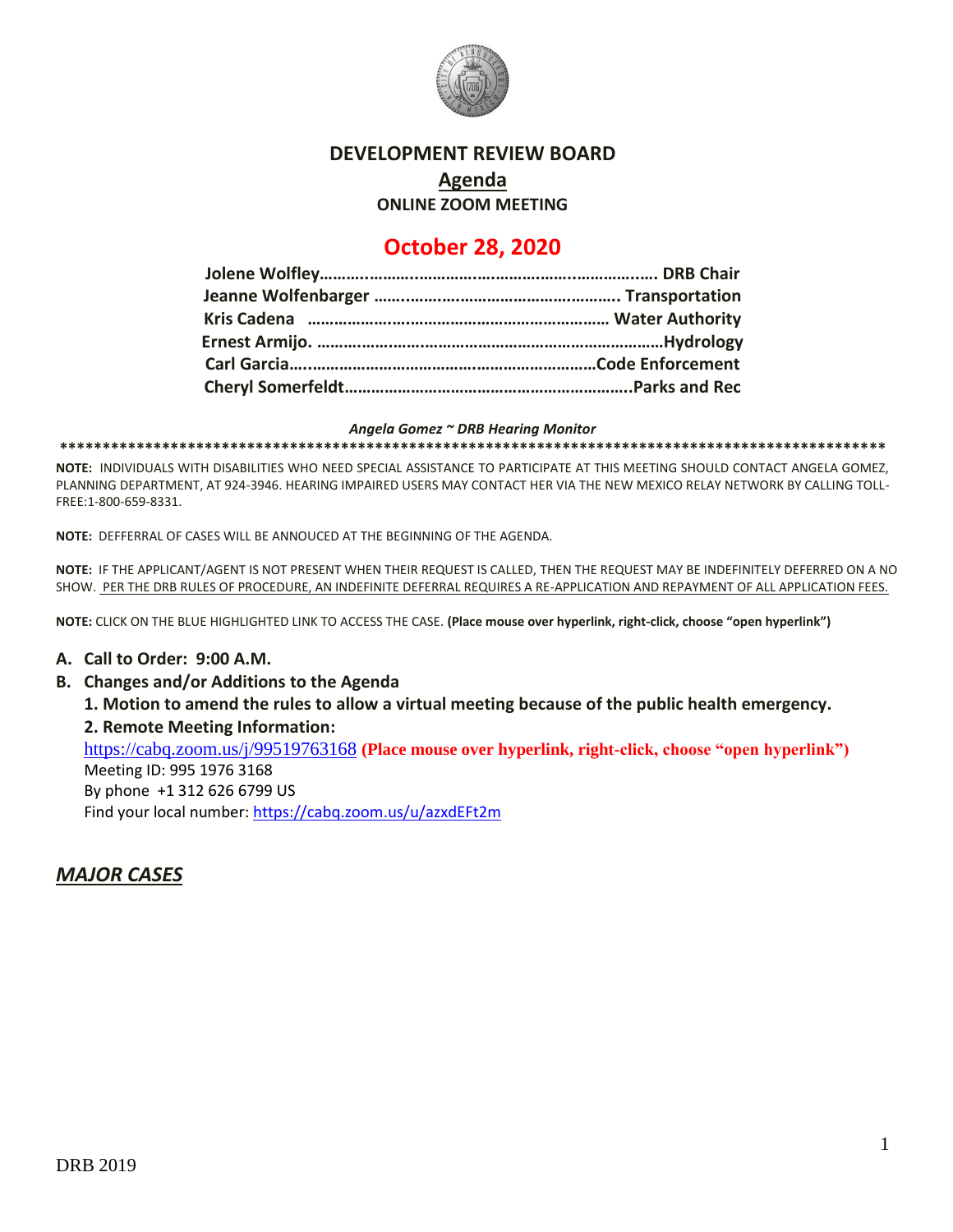**1. [Project # PR-2020-003650](http://data.cabq.gov/government/planning/DRB/PR-2020-003650/DRB%20Submittals/PR-2020-003650_Oct_28_2020/Application/DRB%20Submittal--2020-09-29.pdf) SI-2020-01060** – **SITE PLAN**

**McCLURE – MATT EBLEN** agent(s) for **BRUNACINI DEVELOPMENT CO LTD** request(s) the aforementioned action(s) for all or a portion of: **LOTS 11 THRU 13, MERIDIAN BUSINESS PARK,** zoned NR-BP, located at **7300 MERIDIAN PL NW between BLUEWATER RD NW and LOS VOLCANES RD NW**, containing approximately 8.33 acre(s). (K-10 & J-10)

**PROPERTY OWNERS**: BRUNACINI DEVELOPMENT LTD CO **REQUEST**: PARKING LOT IMPROVEMENTS ASSOCIATED WITH COMMERCIAL REMODEL/TENANT IMPROVEMENT OF AN EXISTING BUILDING

## **2. [Project #1011598](http://data.cabq.gov/government/planning/DRB/1011598/1011598_DRB%20Submittals/) 18DRB-70137** - **VACATION OF PUBLIC RIGHT-OF-WAY 18DRB-70138** - **SIDEWALK VARIANCE 18DRB-70139** - **SUBDIVISION DESIGN VARIANCE FROM MINIMUM DPM STANDARDS 18DRB-70140** - **PRELIMINARY/**

**FINAL PLAT**

**BOB KEERAN,** request(s) the aforementioned action(s) for all or a portion of: **Lot(s) 17 & 18**, **Block(s) 4, Tract(s) 3, NORTH ALBQ ACRES Unit 3**, zoned PD (RD/5DUA), located on **VENTURA ST NE** between **SIGNAL AVE NE** and **ALAMEDA BLVD NE**, containing approximately 2 acre(s).

(C-20) *[Deferred from 5/16/18, 6/13/18, 7/18/18/, 8/8/18, 9/12/18, 10/24/18, 12/5/18, 12/19/18, 1/9/19, 1/23/19, 2/13/19, 2/27/19, 3/20/19, 4/17/19, 4/24/19, 6/5/19, 7/10/19, 8/7/19, 9/18/19, 10/30/19, 12/11/19, 1/29/20, 4/22/20, 6/24/20, 8/26/20].*

*\*\* AGENT REQUESTS DEFERRAL TO DECEMBER 16 TH, 2020.*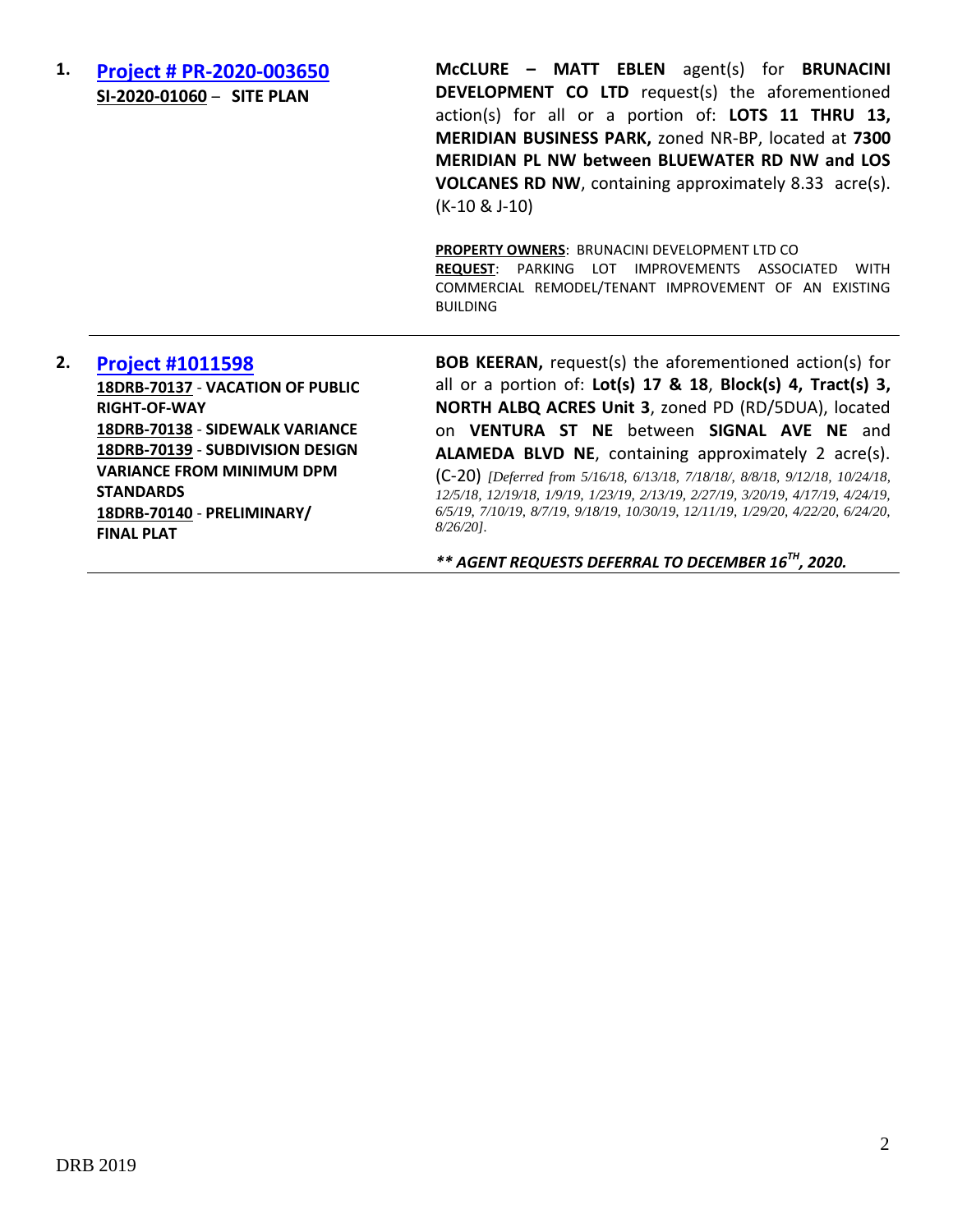## **3. [Project # PR-2019-002411](http://data.cabq.gov/government/planning/DRB/PR-2019-002411/DRB%20Submittals/PR-2019-002411_Sept_16_2020_Supplemental/Application/)**

**SD-2020-00102 – PRELIMINARY PLAT SD-2020-00103 – VACATION OF PUBLIC EASEMENT VA-2020-00154 – TEMPORARY DEFERRAL OF SIDEWALK CONSTRUCTION VA-2020-00155 -SIDEWALK WAIVER(A1) VA-2020-00157- SIDEWALK WAIVER (A2) VA-2020-00174** -**SIDEWALK WAIVER (A3) VA-2020-00179 -SIDEWALK WAIVER (A4) VA-2020-00160 -RDWAY WIDTH WAIVER (B1) VA-2020-00182 -RDWAY WIDTH WAIVER(B2) VA-2020-00183 -RDWAY WIDTH WAIVER(B3) VA-2020-00163 -RDWAY WIDTH WAIVER(B4) VA-2020-00164 -RDWAY WIDTH WAIVER(C) VA-2020-00165 -BLOCK WAIVER (D1) VA-2020-00166 -BLOCK WAIVER (D2) VA-2020-00185 – BLOCK WAIVER(D3) VA-2020-00168 – BLOCK WAIVER (D4) VA-2020-00169 – BLOCK WAIVER (D5) VA-2020-00170 – BLOCK WAIVER (D6) VA-2020-00171 – BLOCK WAIVER (D7) VA-2020-00172 – CUL DE SAC WAIVER (E)**

**ISAACSON & ARFMAN, INC**, PA agent(s) for **SUCCESS LAND HOLDINGS, LLC** request(s) the aforementioned action(s) for all or a portion of: **TRACTS A-1-A & B-1, ANDERSON HEIGHTS UNIT 4,** zoned R-1A, located at **118TH ST SW between AMOLE MESA AVE SW and COLOBEL SW**, containing approximately 82.931 acre(s). (N-08) *[Deferred from 7/8/20, 7/15/20, 8/26/20, 9/16/20, 10/14/20]*

**PROPERTY OWNERS**: SUCCESS LAND HOLDNGS LLC C/O PRICE LAND & DEVELOPMENT GROUP INC

**REQUEST**: PRELIMINARY PLAT, VACATION OF PUBLIC EASEMENT, VARIANCE REQUESTS FOR TEMPORARY DEFERRAL OF SIDEWALK, SIDEWALK WAIVER, VARIANCE TO IDO, VARIANCE TO DPM

**4. [Project # PR-2020-003707](http://data.cabq.gov/government/planning/DRB/PR-2020-003707/DRB%20Submittals/PR-2020-003707_Jul_29_2020_Supp/Application/) SD-2020-00137- PRELIMINARY/FINAL PLAT SI-2020-00247 – SITE PLAN** *(Sketch Plat 7/8/20)* 

**ARCH + PLAN LAND USE CONSULTANTS** & **RESPEC** agent(s) for **SONATA TRAILS, LLC** request(s) the aforementioned action(s) for all or a portion of: **TRACTS 1, 2 & 3, UNIT 4,**  zoned MX-M, located at **UNIVERSE BLVD NW between PASEO DEL NORTE BLVD and TREELINE AVE NW**, containing approximately 29.9 acre(s). (C-10) *[Site Plan deferred from 6/3/20, 6/24/20, 7/15/20, 7/29/20, 8/26/20, 10/14/20]*

**PROPERTY OWNERS**: SONATA TRAILS LLC **REQUEST**: APARTMENT COMPLEX DEVELOPMENT

*\*\* AGENT REQUESTS DEFERRAL TO NOVEMBER 4TH, 2020.*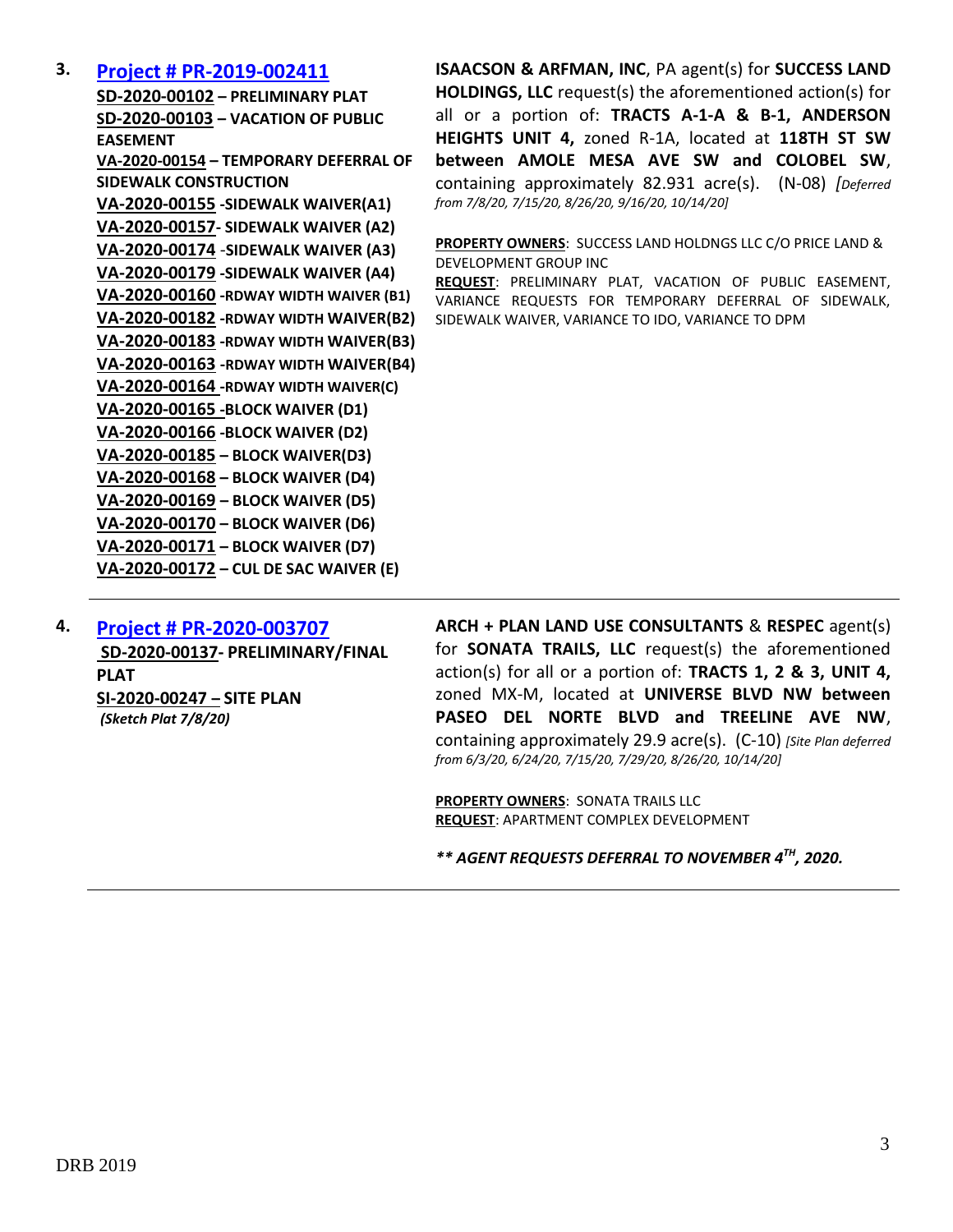| 6. | <b>Project # PR-2020-004086</b>   | <b>CONSENSUS PLANNING INC., agent(s) for TITAN PROPERTY</b>                                                        |
|----|-----------------------------------|--------------------------------------------------------------------------------------------------------------------|
|    |                                   |                                                                                                                    |
|    |                                   | <b>PROPERTY OWNERS: ALBUQUERQUE HOUSING AUTHORITY</b><br><b>REQUEST: SITE PLAN - 54-UNIT TOWNHOUSE DEVELOPMENT</b> |
|    |                                   | NE and McKNIGHT AVE NE, containing approximately 3.43<br>acre(s). (H-14)[Deferred from 9/16/20, 10/7/20, 10/21/20] |
|    | <b>PLAT</b>                       | located at 1880 BROADWAY PL NE between HANNETT AVE                                                                 |
|    | SD-2020-00186 - PRELIMINARY/FINAL | SUBDIVISION (EXCL PORT OUT TO R/W), zoned R-T,                                                                     |
|    | (Deferred from 10/21/20)          | action(s) for all or a portion of: TRACT A, SIXBEE                                                                 |
|    | SI-2020-00809 - SITE PLAN         | HOUSING AUTHORITY request(s) the aforementioned                                                                    |
| 5. | <b>Project # PR-2020-004133</b>   | <b>CONSENSUS PLANNING INC. agent(s) for ALBUQUERQUE</b>                                                            |

**SD-2020-00164** – **VACATION OF PUBLIC EASEMENT (PNM) SD-2020-00166 – VACATION OF PUBLIC EASEMENT(WATERLINE) SD-2020-00167 – VACATION OF PUBLIC EASEMENT(DRAINAGE) SD-2020-00165 – PRELIMINARY/FINAL PLAT VA-2020-00321 – SIDEWALK WAIVER**

S) for TITAN PROPERTY **MANAGEMENT, LLC** request(s) the aforementioned action(s) for all or a portion of: **TRACT 1, THE FOOTHILLS,** zoned R-MH, located on **TENNYSON ST NE between ACADEMY RD NE and SAN ANTONIO DR NE**, containing approximately 16.0519 acre(s). (E-22)*[Deferred from 10/21/20]*

#### **PROPERTY OWNERS**: AMERICUS LLC

**REQUEST**: VACATE 3 EASEMENTS, REPLAT TO COMPETE VACATION AND DEDICATE ADDITION RIGHT-OF-WAY, AND WAIVER OF SIDEWALK ALONG SAN ANTONIO DRIVE.

#### *MINOR CASES*

**7. [PR-2020-004086](http://data.cabq.gov/government/planning/DRB/PR-2020-004086/DRB%20Submittals/PR-2020-004086_Oct_14_2020/Application/) SI-2020-01095 - FINAL SIGN-OFF OF EPC SITE PLAN CONSENSUS PLANNING INC.** agent(s) for **TITAN PROPERTY MANAGEMENT, LLC** request(s) the aforementioned action(s) for all or a portion of: **TRACT 1, THE FOOTHILLS,**  zoned R-MH, located at **TENNYSON ST between ACADEMY RD NE and SAN ANTONIO DR NE**, containing approximately 16.0519 acre(s). (E-22)*{Deferred from 10/14/20]*

> **PROPERTY OWNERS**: AMERICUS LLC **REQUEST**: DRB SIGN-OFF OF A SITE PLAN – EPC FOR A 281 UNIT MULTI-FAMILY RESEDENTIAL DEVELOPMENT

**8. [PR-2020-003658](http://data.cabq.gov/government/planning/DRB/PR-2020-003658/DRB%20Submittals/PR-2020-003658_Oct_7_2020/Application/) (1003859) SI-2020-01052 – FINAL SIGN-OFF EPC SITE PLAN**

**CONSENSUS PLANNING INC.** agent(s) for **GREYSTAR** request(s) the aforementioned action(s) for all or a portion of: **TRACT 4, NORTH ANDALUCIA AT LA LUZ,** zoned PD, located at **5301 ANTEQUERA RD NW between BOSQUE SCHOOL RD and MIRANDELA ST, containing approximately** 7.7061 acre(s). (E-12)*[Deferred from 10/7/20, 10/21/20]*

**PROPERTY OWNERS**: SILVERLEAF VENTURES LLC **REQUEST**: FINAL SITE PLAN SIGN-OFF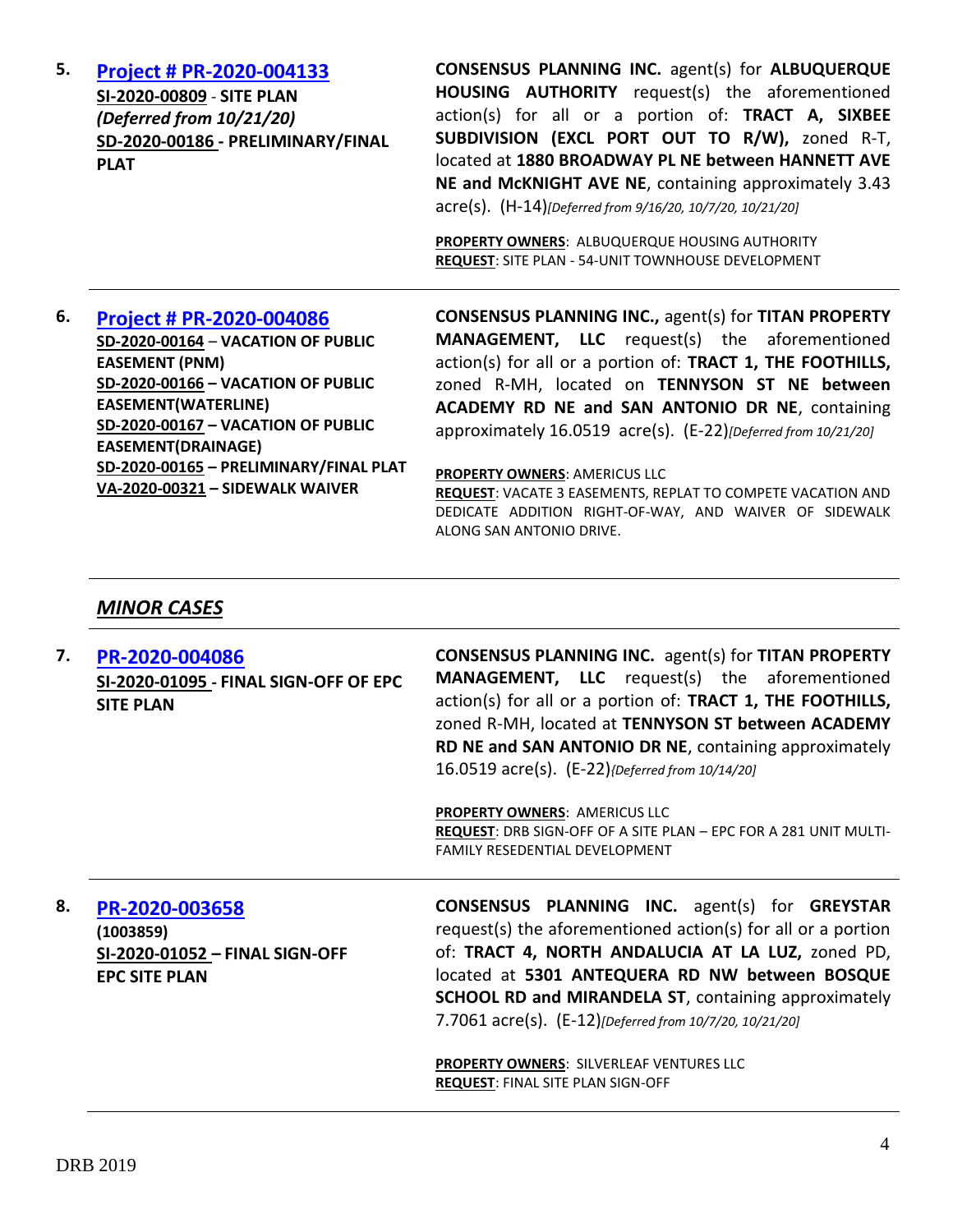| 9.  | PR-2020-003442<br>SD-2020-00102 - AMENDMENT TO<br><b>INFRASTRUCTURE LIST</b>                                                  | <b>BOHANNAN HUSTON</b> agent(s) for <b>CORAZON DEL MESA 4,</b><br>LLC request(s) the aforementioned action(s) for all or a<br>portion of: A-6-C-A, MESA DEL SOL INNOVATION PARK<br>zoned PC, located on UNIVERSITY BLVD between STRYKER<br>RD and STIEGLITZ AVE, containing approximately 34.00<br>$\text{acre}(s)$ . (R-15, R & S-16)<br>PROPERTY OWNERS: CORAZON DEL MESA 4 LLC<br>REQUEST: AMENDMENT TO INFRASTRUCTURE LIST                                                                                                       |
|-----|-------------------------------------------------------------------------------------------------------------------------------|--------------------------------------------------------------------------------------------------------------------------------------------------------------------------------------------------------------------------------------------------------------------------------------------------------------------------------------------------------------------------------------------------------------------------------------------------------------------------------------------------------------------------------------|
| 10. | PR-2019-002973<br>SD-2020-00168 - PRELIMININARY/FINAL<br><b>PLAT</b>                                                          | ARCH + PLAN LAND USE CONSULTANTS agent(s) for<br><b>MANUEL GARZA</b> request(s) the aforementioned action(s)<br>for all or a portion of: LOTS A & B, LANDS OF ROBERT<br>GARCIA, zoned MX-M, located at 1821 CANDELARIA NW<br>between SAN ISIDRO ST and GRIEGOS LATERAL, containing<br>approximately 0.258 acre(s). (G-13)[Deferred from 10/7/20]<br>PROPERTY OWNERS: MANUEL GARZA<br>REQUEST: CREATE 3 LOTS FROM 2 EXITING LOTS                                                                                                      |
|     | 11. PR-2020-003626<br>SD-2020-00130 - PRELIMINARY/FINAL<br><b>PLAT</b><br>(Sketch Plat 4/22/20)<br>VA-2020-00360 - DPM WAIVER | ARCH + PLAN LAND USE CONSULTANTS agent(s) for JULIAN<br>& SUSANA CULL request(s) the aforementioned action(s)<br>for all or a portion of: 7A & 7B, VAN CLEAVE ACRES zoned<br>R-A, located at 1540 VAN CLEAVE NW between SAN<br><b>ISIDRO</b><br><b>ST</b><br><b>GRIEGOS</b><br>and<br>LATERAL,<br>containing<br>approximately 0.8233 acre(s). (G-13) [Deferred from 7/15/20,<br>7/29/20, 8/12/20, 9/2/20, 9/30/20, 10/14/20]<br>PROPERTY OWNERS: JULIAN & SUSANA CULL<br><b>REQUEST: LOT LINE ADJUSTMENT BETWEEN 2 EXISTING LOTS</b> |
| 12. | PR-2020-004539<br>SD-2020-00169- PRELIMINARY/FINAL<br><b>PLAT</b>                                                             | ALDRICH LAND SURVEYING agent(s) for LAS VENTANAS<br>NM, INC. request(s) the aforementioned action(s) for all or<br>a portion of: LOTS 1, 2, 3 & 5, VILLA LOMA ESTATES zoned<br>PD, located on NORTH SIDE OF MONTGOMERY between<br>SHILOH PL NE and TRAMWAY BLVD NE, containing<br>approximately 0.2537 acre(s). (F-22) [Deferred from 10/14/20]<br><b>PROPERTY OWNERS: LAS VENTANAS NM, LLC</b><br>REQUEST: CREATE 5 NEW LOTS FROM 5 EXISTING LOTS FOR<br>GRANTING/CREATION OF ACCESS AND MAINTENANCE EASEMENT                       |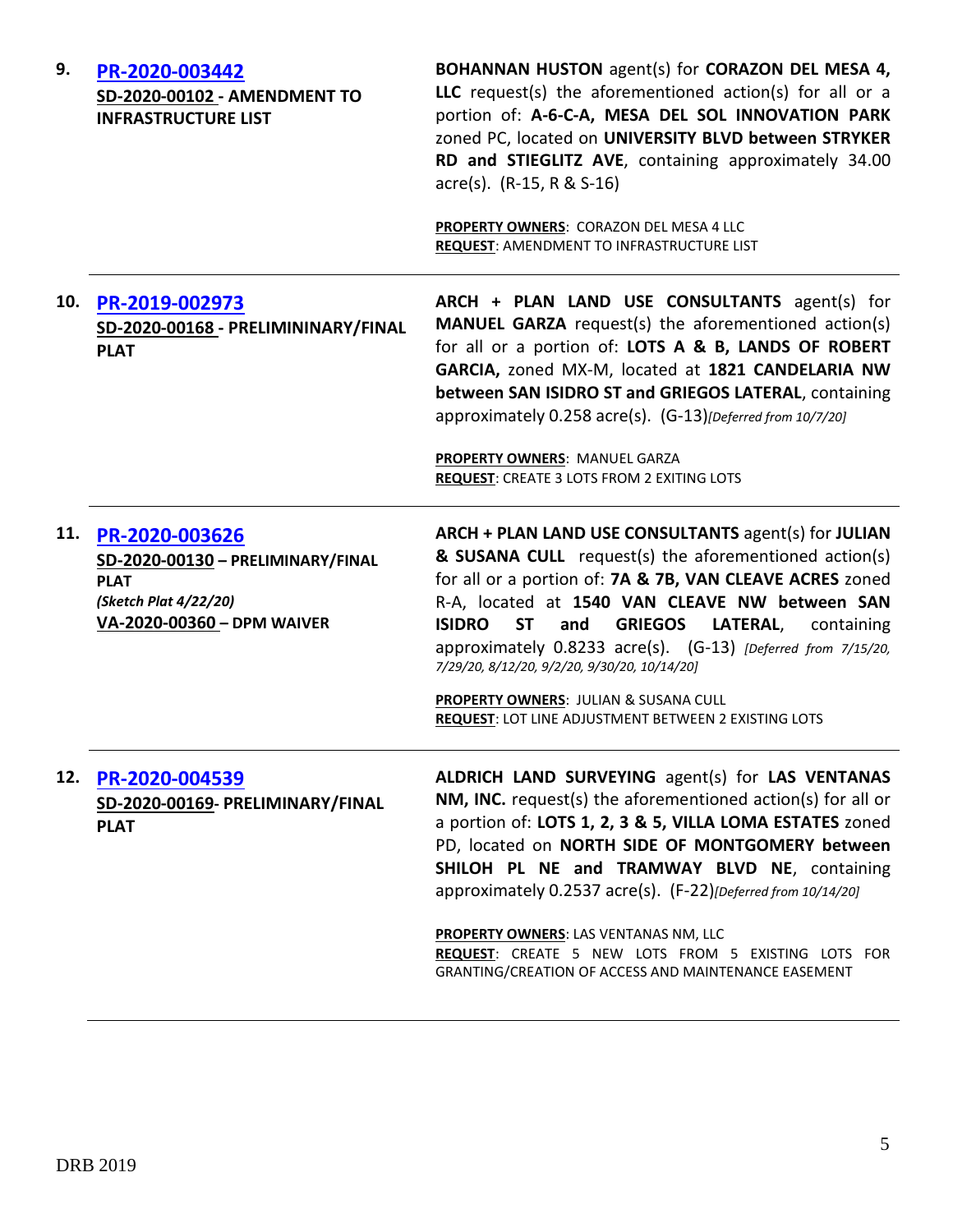| 13. | <b>Project # PR-2018-001501</b><br>SD-2020-00077 - PRELIMINARY/FINAL<br><b>PLAT</b><br>VA-2019-00290 - SIDEWALK VARIANCE<br>VA-2019-00289 - STREET VARIANCE<br>(variances deferred from 4/29/20) | <b>ISAACSON &amp; ARFMAN, INC agent(s) for MONTANO FAMILY</b><br><b>HOMES LLC</b> request(s) the aforementioned action(s) for all<br>or a portion of: TRACT 6-A-2, NORTH FOURTH ST<br>HOMESITES ADDN, zoned R-1C, located at 712 MONTANO<br>RD NW between 9TH ST NW AND HARWOOD LATERAL,<br>containing approximately 1.7 acre(s). (F-14)[Deferred from<br>5/6/20, 6/3/20, 6/24/20, 10/21/20]<br>PROPERTY OWNERS: MONTANO FAMILY HOMES LLC, TIM NISLY<br><b>REQUEST: MINOR SUBDIVISION PRELIMINARY PLAT APPROVAL</b>                                                                                                                                                                                                                                                                                                                                  |
|-----|--------------------------------------------------------------------------------------------------------------------------------------------------------------------------------------------------|------------------------------------------------------------------------------------------------------------------------------------------------------------------------------------------------------------------------------------------------------------------------------------------------------------------------------------------------------------------------------------------------------------------------------------------------------------------------------------------------------------------------------------------------------------------------------------------------------------------------------------------------------------------------------------------------------------------------------------------------------------------------------------------------------------------------------------------------------|
| 14. | <b>Project #PR-2019-002811</b><br>SD-2019-00158 - PRELIMINARY/FINAL<br><b>PLAT</b>                                                                                                               | <b>RICHARD CHAVEZ</b> request(s) the aforementioned action(s)<br>for all or a portion of LOTS 7-10 BLOCK 44 PEREA<br>ADDITION, zoned R-1A, located at NEC of 15 <sup>th</sup> ST NW and<br><b>GRANITE AVE NW, containing approximately 0.32 acre(s).</b><br>$(J-13)$ [Deferred from $9/11/19$ ]<br><b>PROPERTY OWNERS: CHAVEZ RICHARD GERARD</b><br><b>REQUEST: REPLAT 4 LOTS INTO 2</b>                                                                                                                                                                                                                                                                                                                                                                                                                                                             |
| 15. | PR-2018-001402<br>(1001047)<br>SI-2020-01164 - EPC FINAL SITE PLAN<br><b>SIGN-OFF</b>                                                                                                            | <b>CONSENSUS PLANNING, INC.</b> agent(s) for <b>GAMMA</b><br><b>DEVELOPMENT, LLC</b> request(s) the aforementioned<br>action(s) for all or a portion of: LOTS 1 THROUGH 3 BLOCK<br>1 PLAT OF WEST BANK ESTATES WITH TRACT A-11 LANDS<br>OF SUZANE H POOLE, TRACT C-1 PLAT OF TRACTS C-1, C-2<br>AND LOT 4-A LANDS OF SUZANNE H POOLE BEING A<br>REPLAT OF TRACT C LANDS OF SUZANNE H POOLE TRACT C<br>ANNEXATION PLAT LAND, AND LOT 4-A PLAT OF TRACTS<br>C-1, C-2 & LOT 4-A LANDS OF SUZANNE H POOLE BEING A<br>REPLAT OF TRACT C LANDS OF SUZANNE H POOLE TRACT C<br>ANNEXATION PLAT LAND, zoned R-A, located at 5001<br>NAMASTE RD NW between LA BIENVENIDA PL and<br>OXBOW OPEN SPACE, containing approximately 22.75<br>$\arccos 0$ . (F-11 & F-12)<br>PROPERTY OWNERS: DANIELS FAMILY PROPERTIES LLC<br><b>REQUEST: EPC SITE PLAN SIGN-OFF</b> |

# *SKETCH PLAT*